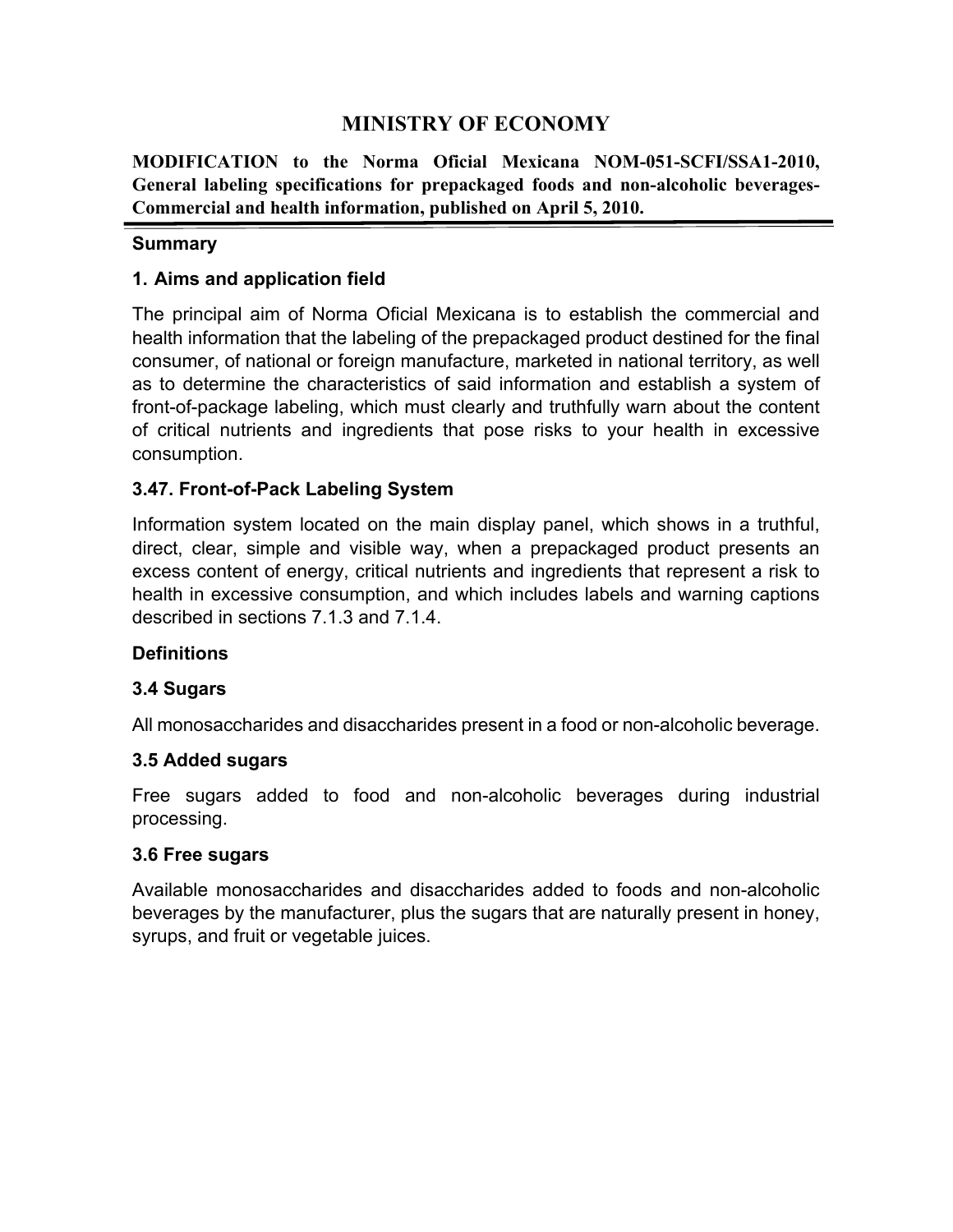# **Specifications**

**4.1 to 4.1.3 …**

**4.1.4** On the main display panel of prepackaged products, labels or health claims of recommendation or recognition by professional organizations or associations may be included when they present the appropriate documentation that supports with scientific, objective and reliable evidence, the evaluation of the product in accordance with the provisions of the Article 32 of the Ley Federal de Protección al Consumidor. For the granting of the endorsement, the products must not exceed one or more of the added critical nutrients established in table 6, and must specify the target population with a specific health condition. The certifications of conditional properties indicated in numeral 6.2 are excepted.

**4.1.4. Bis** The main display panel of prepackaged products that do not contain warning labels and warning captions, can only declare it in writing through the phrase "This product does not contain labels or warning captions" and must not use graphic or descriptive elements alluding to them. The statement must be placed on the information surface and its typography and size must be equal to or less than the minimum quantitative size of the net content in accordance with NOM-030-SCFI-2006.

**4.1.5** Prepackaged products that bear one or more warning labels or the warning caption of sweeteners, must not:

**a)** include on the main display panel children's characters, animations, cartoons, celebrities, athletes or pets, interactive elements, such as visual - spatial games or digital downloads, which, being aimed at children, incite, promote or encourage consumption, purchase or choice of products with excess of critical nutrients or with sweeteners, and

**b)** make reference on the main display panel to elements outside it with the same purposes of the previous paragraph.

**4.2.2.1.8** Added sugars must be declared according to the following:

**a)** grouped by putting the words "added sugars" in front followed by the list in parentheses with the specific names of all added free sugars present in the prepackaged product, except those that are part of a compound ingredient, if any;

**b)** in decreasing quantitative order m/m as corresponds to the sum of all the added sugars considered in part a), and

**c)** When there are compound ingredients in which several added sugars are part, these must also be grouped within it, in accordance with the provisions of paragraphs a) and b),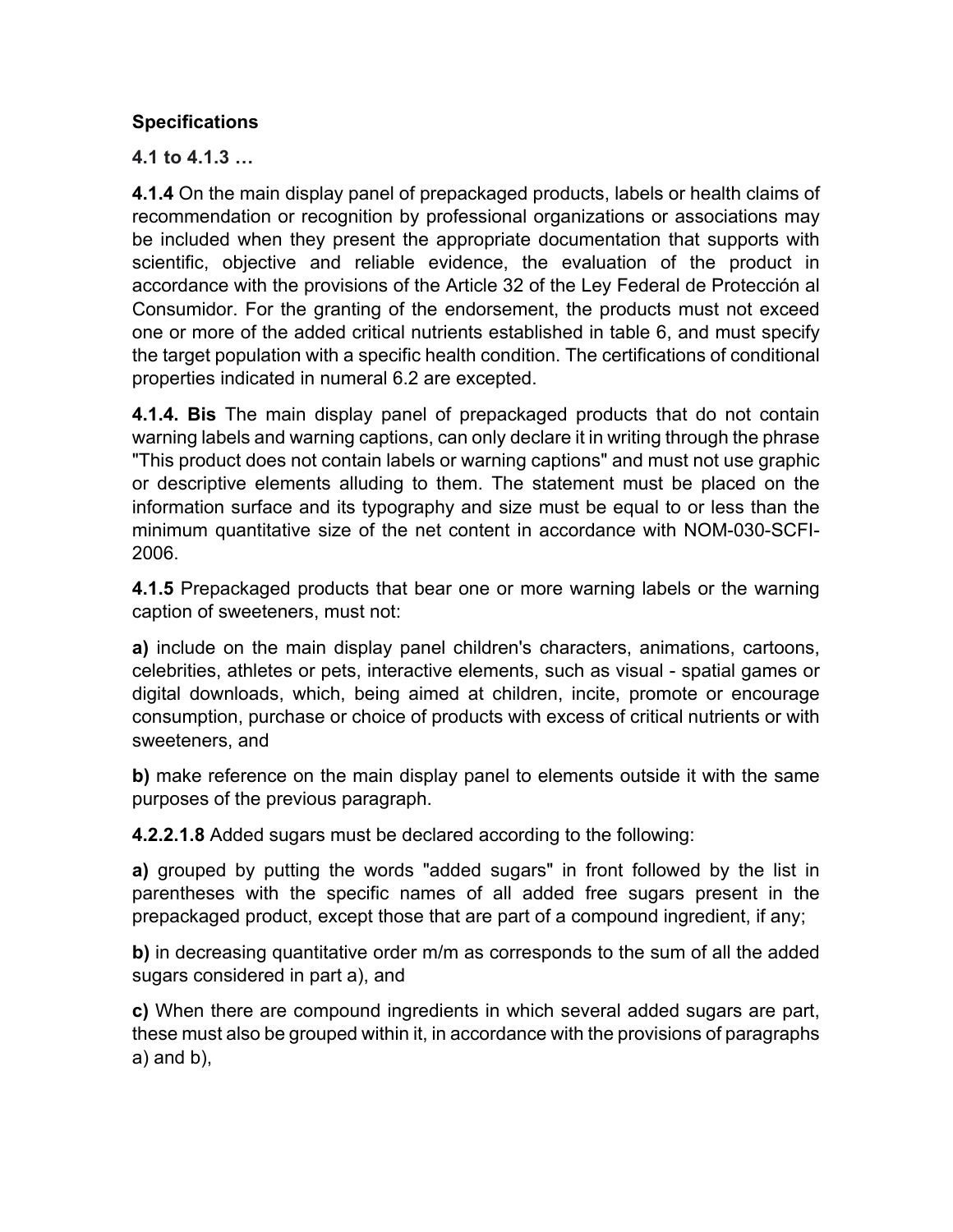| <b>Nutrition Facts</b>                               | Per 100g or 100 ml |  |  |
|------------------------------------------------------|--------------------|--|--|
| Calories                                             | kcal (KJ)          |  |  |
| Protein                                              | g                  |  |  |
| Fats<br><b>Saturated</b><br><b>Trans</b>             | g<br>g<br>mg       |  |  |
| Carbohydrate<br><b>Sugars</b><br><b>Added sugars</b> | g<br>q             |  |  |
| Fiber                                                | g                  |  |  |
| Sodium                                               | mg                 |  |  |
| Additional information**                             | mg, µg or % NRV    |  |  |

# **Table 3. Nutrition facts presentation**

\* In accordance with 4.5.2.4.2, this statement must also be made for the total content of the container.

\*\* For vitamins and minerals in case of VNR percentage it should be done per serving.

#### **4.5.3 Supplementary nutrition information**

Supplementary nutrition information should be included on the main display panel of prepackaged products that:

**a)** contain added: free sugars, fats or sodium; and

**b)** the energy value, the amount of free sugars, saturated fat, trans fat and sodium comply with the nutritional profiles established in Table 6.

|                                    | <b>Energy</b>                                                      | <b>Sugars</b>                                   | <b>Saturated</b><br>fat            | <b>Trans fat</b>                              | Sodium                                                                     |  |  |
|------------------------------------|--------------------------------------------------------------------|-------------------------------------------------|------------------------------------|-----------------------------------------------|----------------------------------------------------------------------------|--|--|
| Solids in<br>100 g of<br>product   | $\geq$ 275 total<br>kcal                                           | $\geq$ 10 % total<br>energy from<br>free sugars | $\geq$ 10 % total                  |                                               | $\geq 1$ mg of<br>sodium per<br>calorie or $\geq$                          |  |  |
| Liquids in<br>100 ml of<br>product | $\geq 70$ total<br>kcal or<br>$\geq 8$ kcal<br>from free<br>sugars |                                                 | energy from<br>saturated<br>fats   | $\geq 1$ % total<br>energy from<br>trans fats | $300 \text{ mg}$<br>Non-calorie<br>beverages:<br>$\geq$ 45 mg of<br>sodium |  |  |
| Warning<br>labels                  | <b>Excess</b><br>calories                                          | <b>Excess</b><br>sugars                         | <b>Excess</b><br>saturated<br>fats | <b>Excess</b><br>trans fats                   | <b>Excess</b><br>sodium                                                    |  |  |

**Table 6. Nutritional profiles for supplementary nutrition information**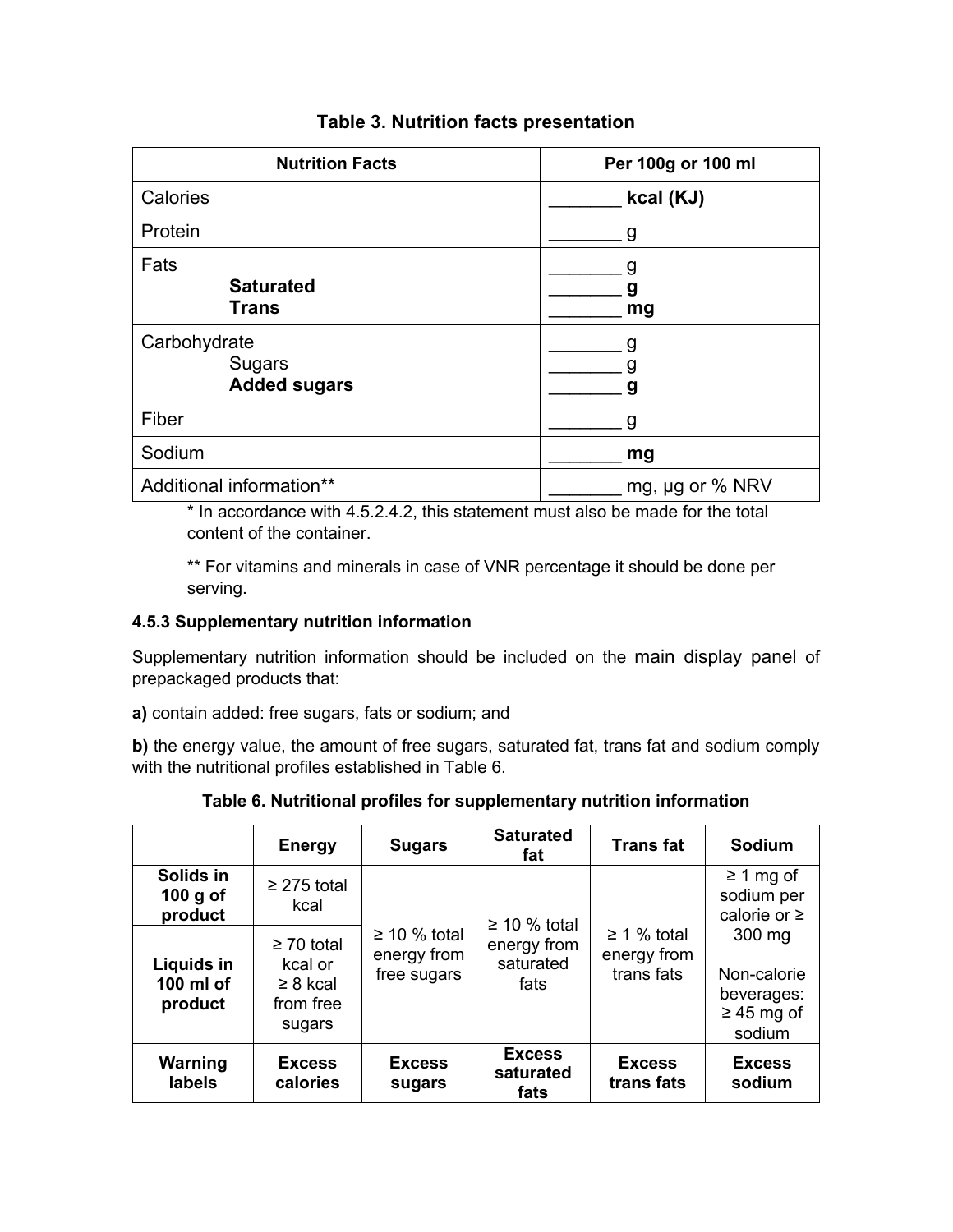**4.5.3.1** For the purposes of the preceding paragraph, it is understood by:

**a)** prepackaged product added with free sugars, those to which free sugars have been added during the manufacturing process, and ingredients that contain added free sugars.

**b)** prepackaged product added to fats, those to which vegetable or animal fats, partially hydrogenated vegetable oils or products and ingredients containing them have been added during the manufacturing process; and

**c)** sodium-added prepackaged product, those to which, during the manufacturing process, any salt containing sodium or any ingredient containing added sodium salts has been used as an ingredient or additive.

**4.5.3.2** In products destined to be reconstituted or that require preparation before being consumed, the supplementary nutrition information must be declared according to the energy content, free sugars, saturated fats, trans fats (with the exception of those present in dairy and meat products naturally in the case of trans fats), or sodium from the product as consumed, according to the instructions on the label.

**4.5.3.3** The following products are exempt from the supplementary nutrition information:

**a)** products that are exempted from the nutritional declaration, as established in section 4.5.2.3, except those indicated in section vii;

**i.** single ingredient products;

**ii.** herbs, spices or a mixture of them;

**iii.** coffee extracts, whole or ground coffee beans, decaffeinated or not and not containing added ingredients other than flavorings;

**iv.** herbal teas, decaffeinated or not, instant and/or soluble tea that do not contain added ingredients;

**v.** fermented vinegars and substitutes;

**vi.** water for human consumption and natural mineral water.

- **b)** baby formulas, baby formulas for special nutritional needs, follow-up formulas and follow-up formulas for special nutritional needs;
- **c)** foods and non-alcoholic beverages for infants and young children that have nutritional specifications for any of the following nutrients: fats, sugars and sodium; as established in the applicable legal systems.
- **d)** vegetable oils, vegetable or animal fats; sugar, honey, iodized salt and fluoridated iodized salt, as well as cereal flours.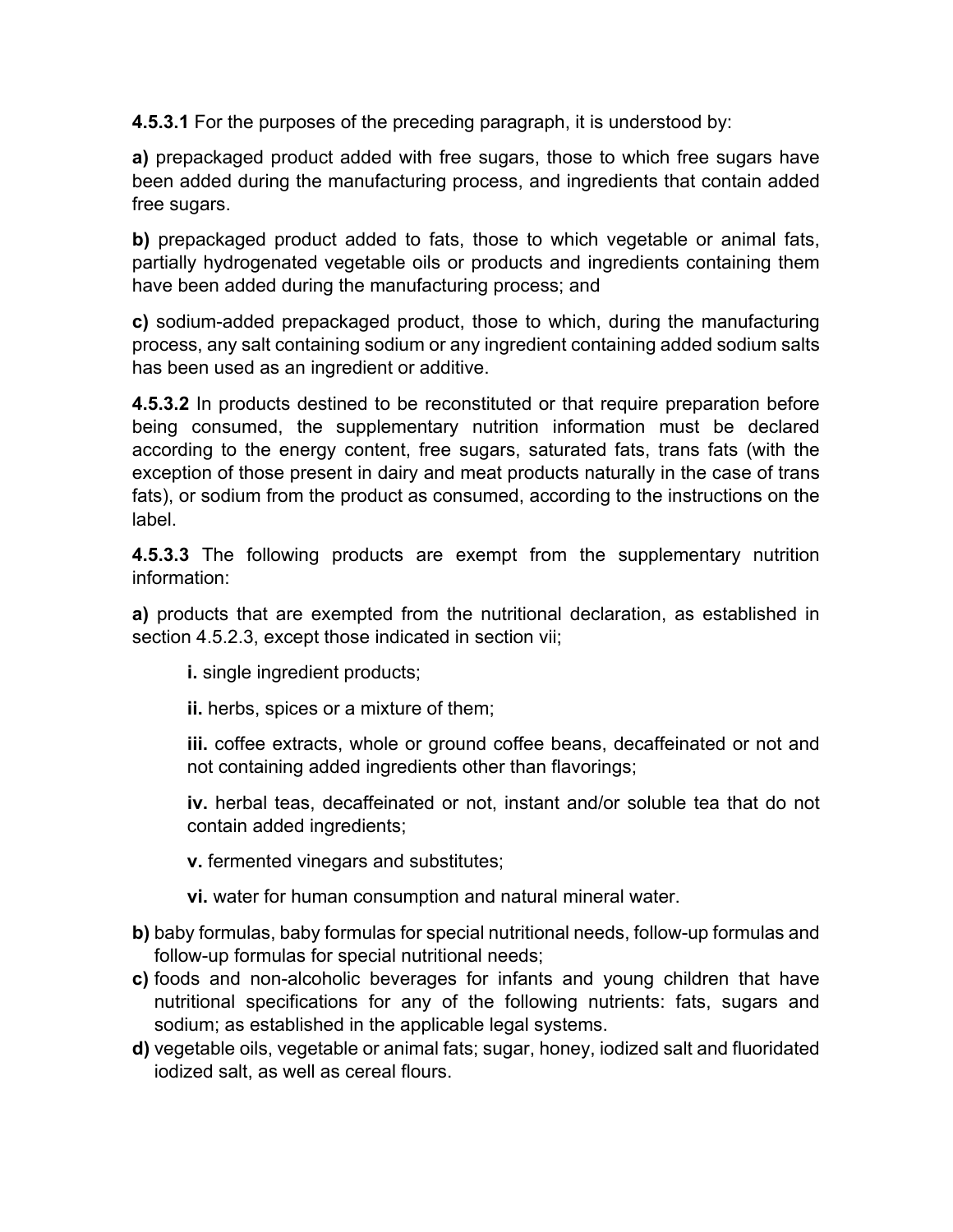# **4.5.3.4** Front-of-package labelling system

The front labeling system includes the supplementary nutrition information and the warning captions described in sections 7.1.3 and 7.1.4.

**4.5.3.4.1** Supplementary nutrition information must be made using the labels, as appropriate and in accordance with the provisions of Appendix A (Normative).



**4.5.3.4.2** Products whose main display surface is  $\leq 40$  cm<sup>2</sup> must only include one label with the number that corresponds to the amount of nutrients that meet the profile established in 4.5.3 in a minimum size in accordance with the provisions.

Those products whose main display surface is  $\leq$  5 cm<sup>2</sup>, the label described in the previous paragraph must comply with the characteristics described in numeral A.4.5 of Appendix A (Normative).



**4.5.3.4.3** In the case of products in returnable containers used as containers for more than one type of product or flavor, manufacturers must only express on the outside of the lid the label corresponding to the number of the amount of nutrients that They comply with the profile established in 4.5.3 and as established in 4.5.3.4.2.

**4.5.3.4.4** Products whose individual presentation indicates the caption "Not labeled for individual sale", or similar, and that are in multiple or collective packaging, only this must include the corresponding label, as established in sections 4.5.3 and 4.5.3.4.1

**4.5.3.4.5** Those collective containers that contain more than one type of product must be individually labeled.

Additionally, the collective container must include as many labels as correspond to the products it contains, as established in 4.5.3 of this Norma Oficial Mexicana.

**4.5.3.4.6** Location and order of labels

The label (s) must be placed in the upper right corner of the main display surface, as established in Appendix A (Normative). In those products with a main display surface less than 60 cm<sup>2</sup>, the labels may be placed in any area of said surface. When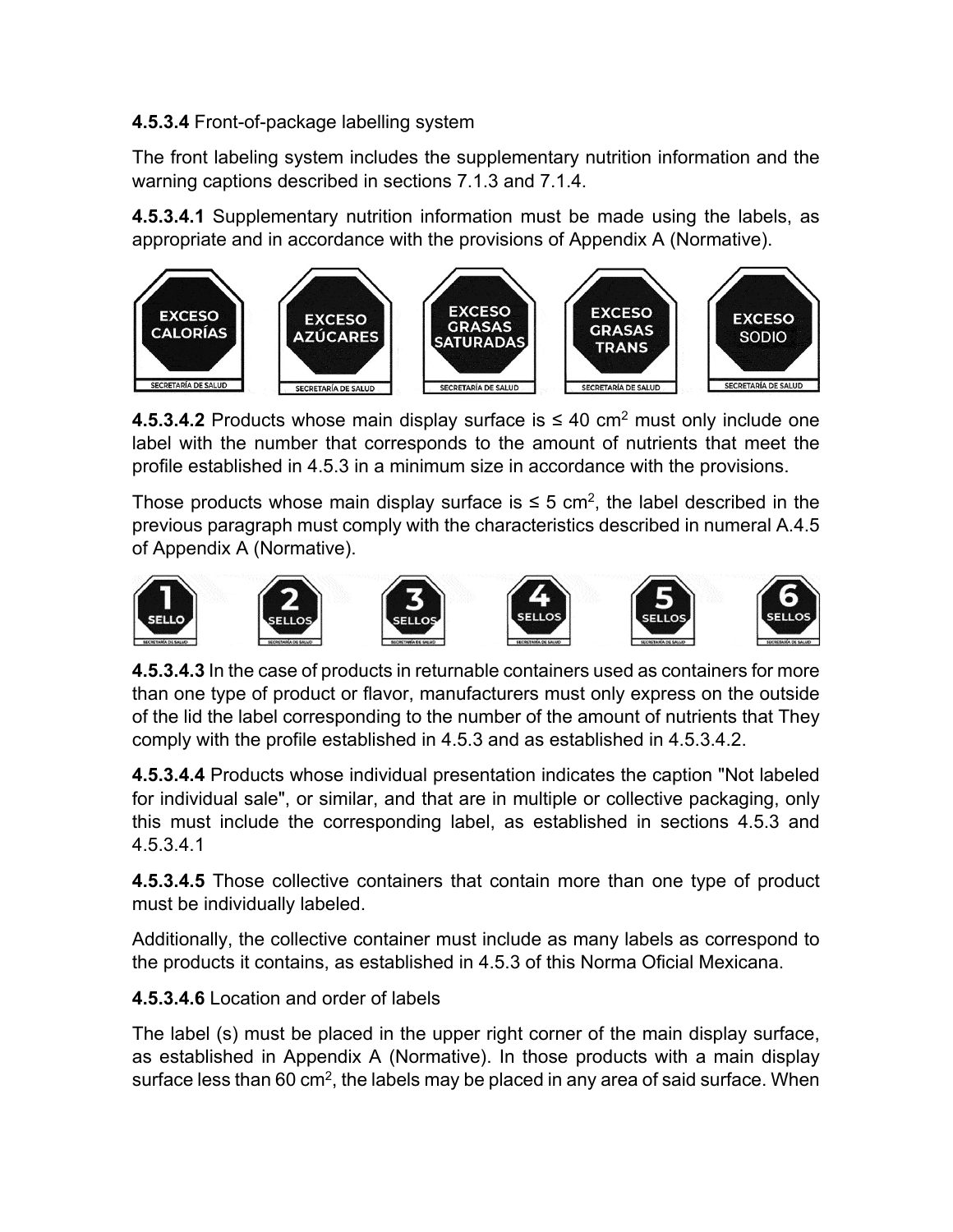more than one label must be included, the order of inclusion must be from left to right as follows:

- 1. EXCESS CALORIES
- 2. EXCESS SUGARS
- 3. EXCESS FATS
- 4. EXCESS TRANS FATS
- 5. EXCESS SODIUM

**4.5.3.4.7** When appropriate, include the warning captions "CONTAINS CAFFEINE AVOID IN CHILDREN" or "CONTAINS SWEETENERS - NOT RECOMMENDED IN CHILDREN", they must be in the upper right part of the main display surface and in case the prepackaged product has labels, must go below them, as established in Appendix A (Normative).

**7.1.3** If the list of ingredients includes sweeteners, the front warning caption must be placed in capital letters **"CONTAINS SWEETENERS, NOT RECOMMENDED FOR CHILDREN"**.

# CONTIENE EDULCORANTES, NO RECOMENDABLE EN NIÑOS

**7.1.4**. When the prepackaged product contains caffeine added within the list of ingredients in any quantity, the warning caption in capital letters **"CONTAINS CAFFEINE AVOID IN CHILDREN"** must be included, which is part of the front-ofpackage labeling system, as established in the Appendix A (normative).

# **CONTIENE CAFEÍNA EVITAR EN NIÑOS**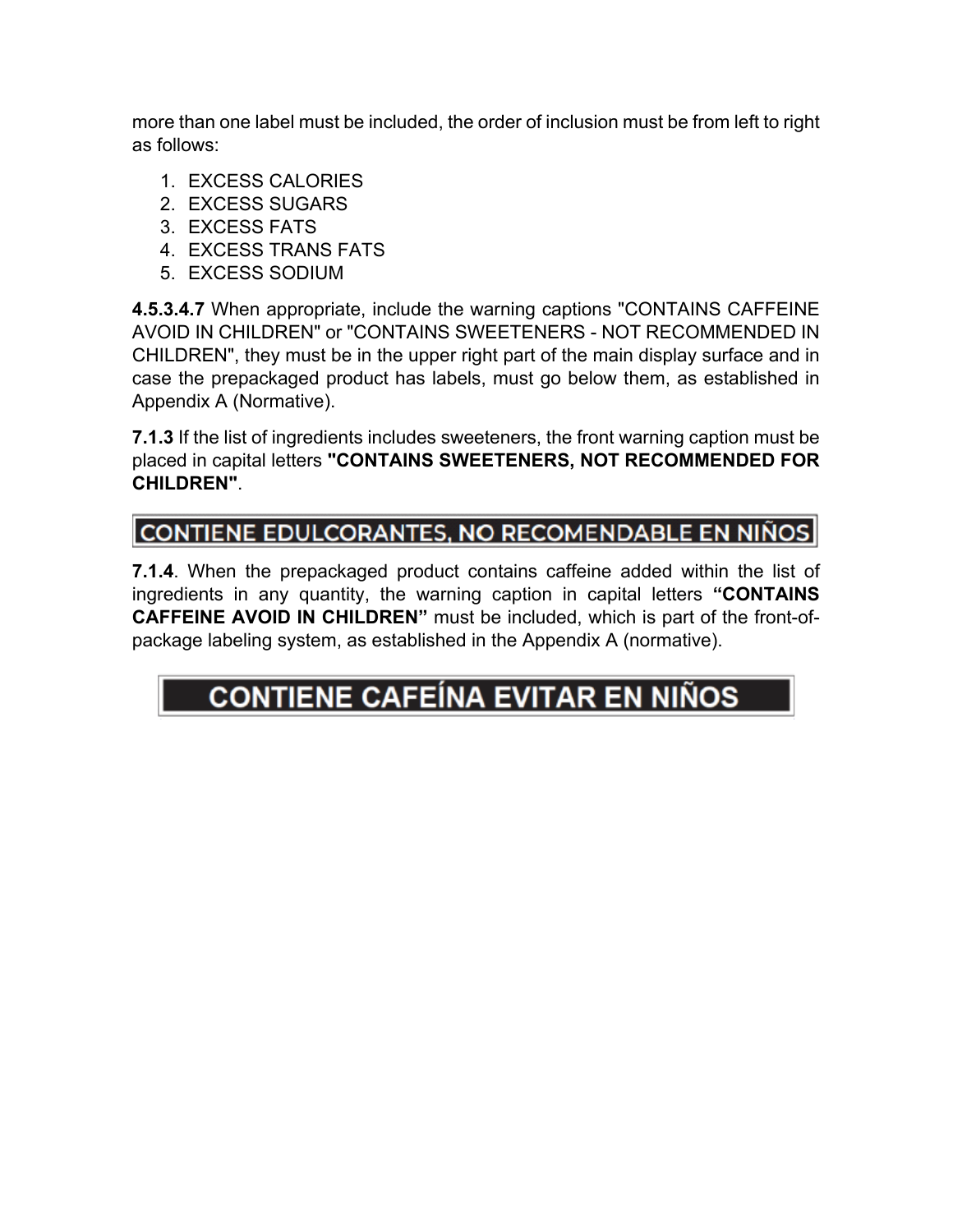#### **TRANSITORY ARTICLES**

**FIRST.** In order to regulate the provisions contained in the decree that amends and adds various provisions of the Norma Oficial Mexicana regarding frontal warning labeling, the texts contained in sections 4.5.3.4 to 4.5.3.4.7 as well as 7.1.3 and 7.1.4 of the amendment to NOM-051-SCFI / SSA1-2010, General labeling specifications for prepackaged food and non-alcoholic beverages, commercial and health information, will enter into force as of October 1, 2020, while the rest of the numerals or subsections of the modification to the aforementioned Norma Oficial Mexicana, will do so on April 1, 2021. The above with the details that are detailed in the following transitory.

**SECOND.** For the calculation and evaluation of the values and profiles referring to the supplementary nutrition information, THREE different PHASES will be progressively established, the last of which will be verified as of October 1, 2025, namely:

**FIRST PHASE.** From October 1, 2020 to September 30, 2023 (3 YEARS), the calculation and evaluation of the supplementary nutrition information will be carried out with the following criteria and values:

**1.-** Critical nutrients added to prepackaged food or non-alcoholic beverage:

- **a)** If added sugars are added, sugars and calories should be evaluated
- **b)** If fats are added, saturated fats, trans fats and calories should be evaluated
- **c)** If sodium is added, only sodium should be evaluated.
- **2.-** Nutritional Profiles First Phase (supplementary table 1).

It is expressly stated that during the FIRST PHASE the specifications and criteria referred to in section 4.5.3 of the amendment to the Norma will not be in force, nor will the values in Table 6 referring to Nutrient Profiles.

**SECOND PHASE.** From October 1, 2023 to September 30, 2025 (2 YEARS), the calculation and evaluation of the supplementary nutrition information will be carried out with the following criteria and values:

**1.-** Critical nutrients added to prepackaged food or non-alcoholic beverage:

- **a)** If added sugars are added, sugars and calories should be evaluated
- **b)** If fats are added, saturated fats, trans fats and calories should be evaluated
- **c)** If sodium is added, only sodium should be evaluated.

**2.-** Table 6 of the modification to the Norma relative to Nutritional Profiles (supplementary table 1).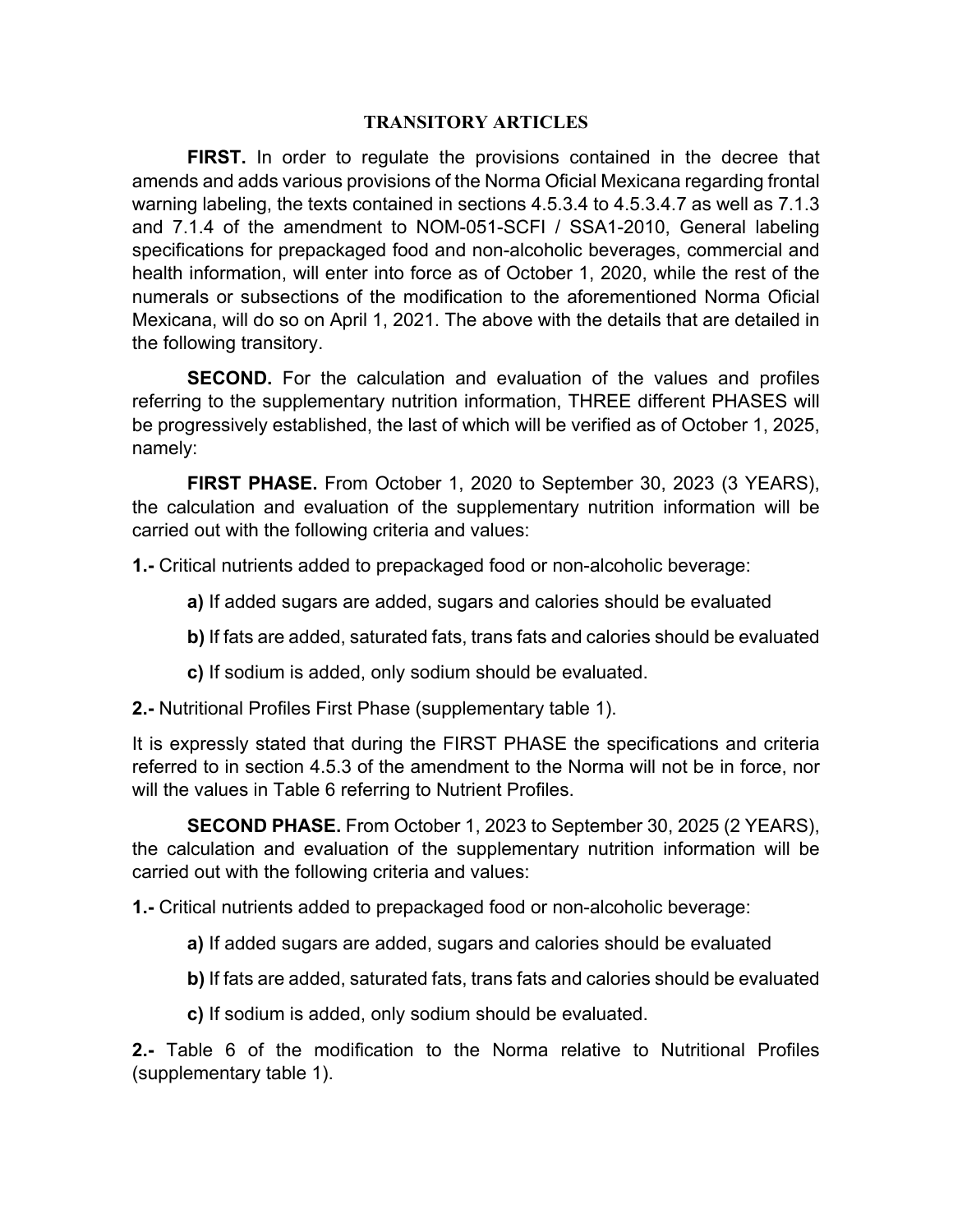During the SECOND PHASE, the specifications and criteria referred to in section 4.5.3 of the amendment to the Norma will not be in force.

**THIRD PHASE.** As of October 1, 2025, the calculation and evaluation of the supplementary nutrition information will be carried out fully applying the provisions contained in sections 4.5.3, as well as Table 6 of the modification to the Norma related to Nutritional Profiles.

**THIRD.** Those responsible for prepackaged products may temporarily use adhesives or adhesive stickers on the main display surface of the products, provided that said adhesives or stickers comply exactly with the provisions contained in sections 4.5.3.4 to 4.5.3.4.7, 7.1.3 and 7.1 .4, as well as the provisions of appendix A (normative). This alternative can only be used until March 31, 2021.

**FOURTH.** Subsection 4.1.5 will enter into force as of April 1, 2021.

**FIFTH.** The Procuraduría Federal del Consumidor must issue before October 1, 2020, the Guidelines for the registration and recognition of organizations or professional associations that can issue labels or health claims of recommendation for food and non-alcoholic beverages, and thus comply with the provisions of the subsection 4.1.4.

**SIXTH.** Within 180 calendar days after its publication in the Diario Oficial de la Federación, the Ministry of Economy and the Ministry of Health will jointly determine, and within the scope of their respective competencies, the appropriate indicators with quantitative or qualitative data that allow evaluating and technically support the results in the implementation of this modification. Each of the three phases referred to in the Second Transitory, must be evaluated separately by applying such indicators from the moment they are concluded, with the understanding that the last one will be carried out with the data obtained as of September 30, 2028.

The results will be disseminated and made public within the six months following the end of each period.